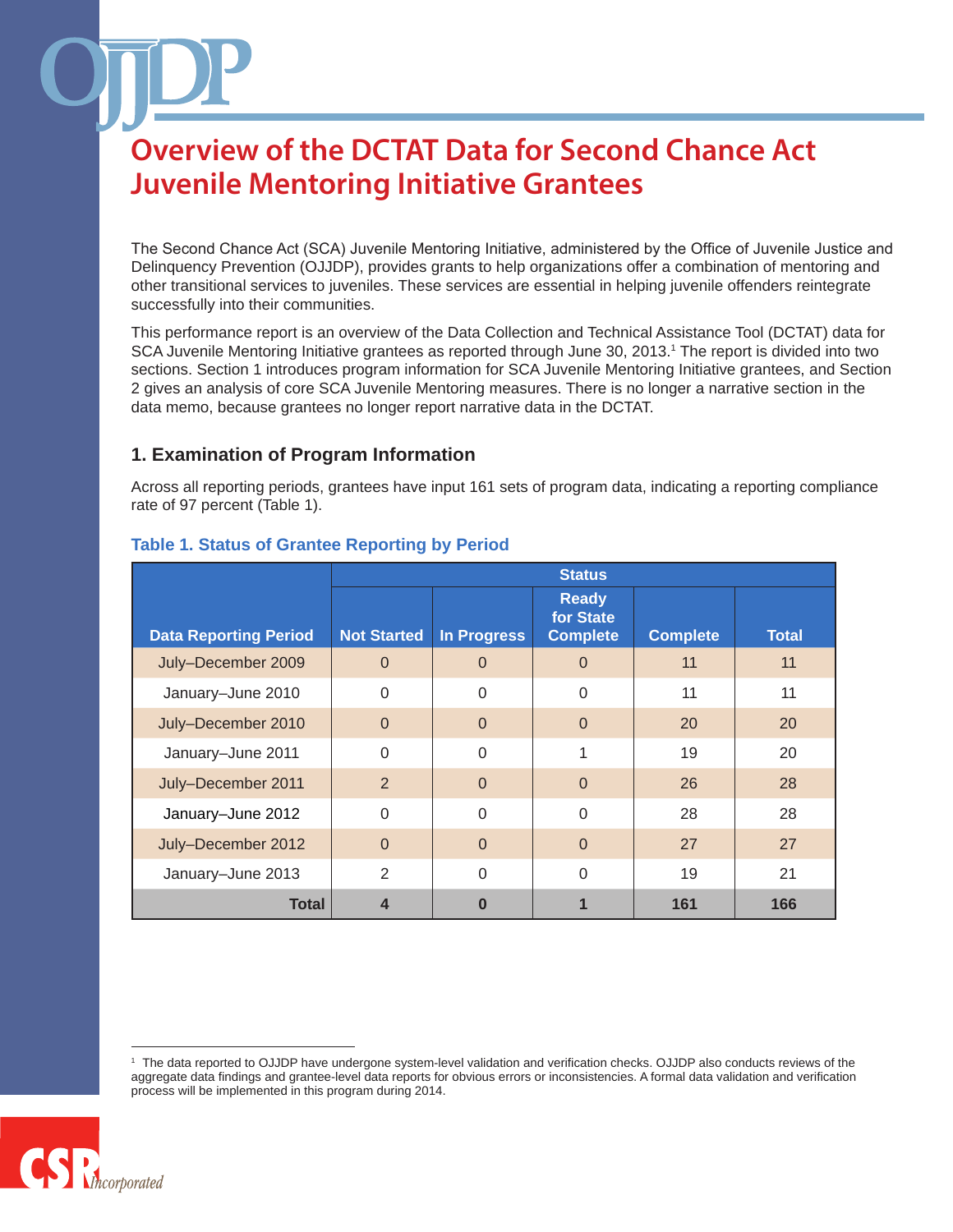In examining SCA Juvenile Mentoring grant amounts by State for the most recent reporting period, Texas received the most funds, followed by California and Georgia (Table 2).

| <b>Grantee State</b><br>or District | <b>Federal Award Amount</b><br>(Dollars) |
|-------------------------------------|------------------------------------------|
| <b>CA</b>                           | \$1,154,347                              |
| DC                                  | 609,211                                  |
| <b>FL</b>                           | 599,025                                  |
| GA                                  | 1,053,990                                |
| IL.                                 | 450,239                                  |
| IN                                  | 624,830                                  |
| LA                                  | 547,083                                  |
| МA                                  | 607,952                                  |
| <b>MN</b>                           | 603,941                                  |
| <b>NH</b>                           | 532,726                                  |
| <b>NM</b>                           | 615,050                                  |
| NΥ                                  | 609,289                                  |
| OH                                  | 608,358                                  |
| <b>OR</b>                           | 624,824                                  |
| PA                                  | 608,898                                  |
| <b>TN</b>                           | 362,736                                  |
| <b>TX</b>                           | 1,718,997                                |

#### **Table 2. Federal Award Amount by State or District (Dollars): January–June 2013**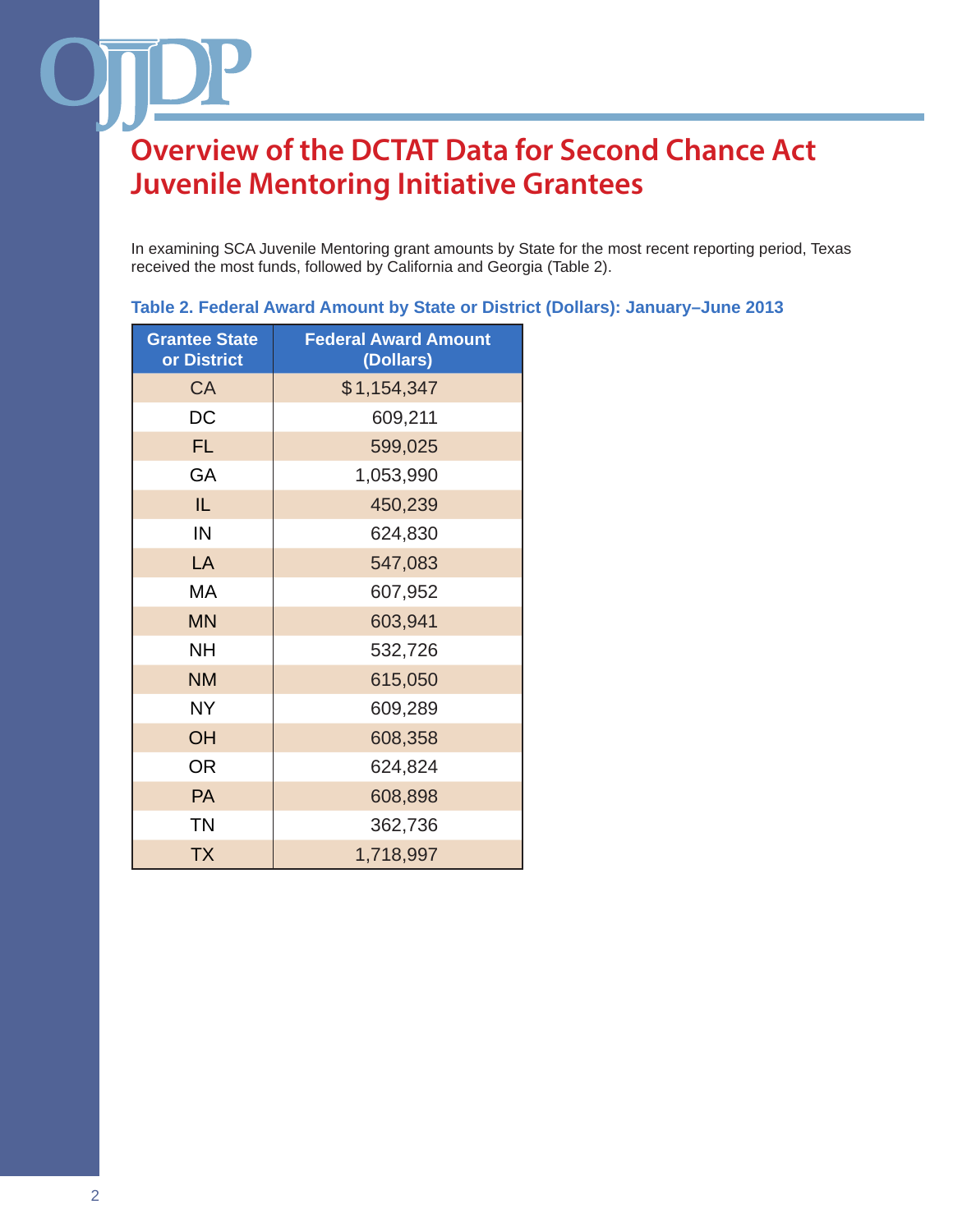The most grants and/or subgrants awarded during this reporting period went to Massachusetts, with 7, followed by New Mexico with 5. Figure 1 shows a comparison among 16 grantee States and the District of Columbia.



#### **Figure 1. Grants and/or Subgrants by State or District: January–June 2013**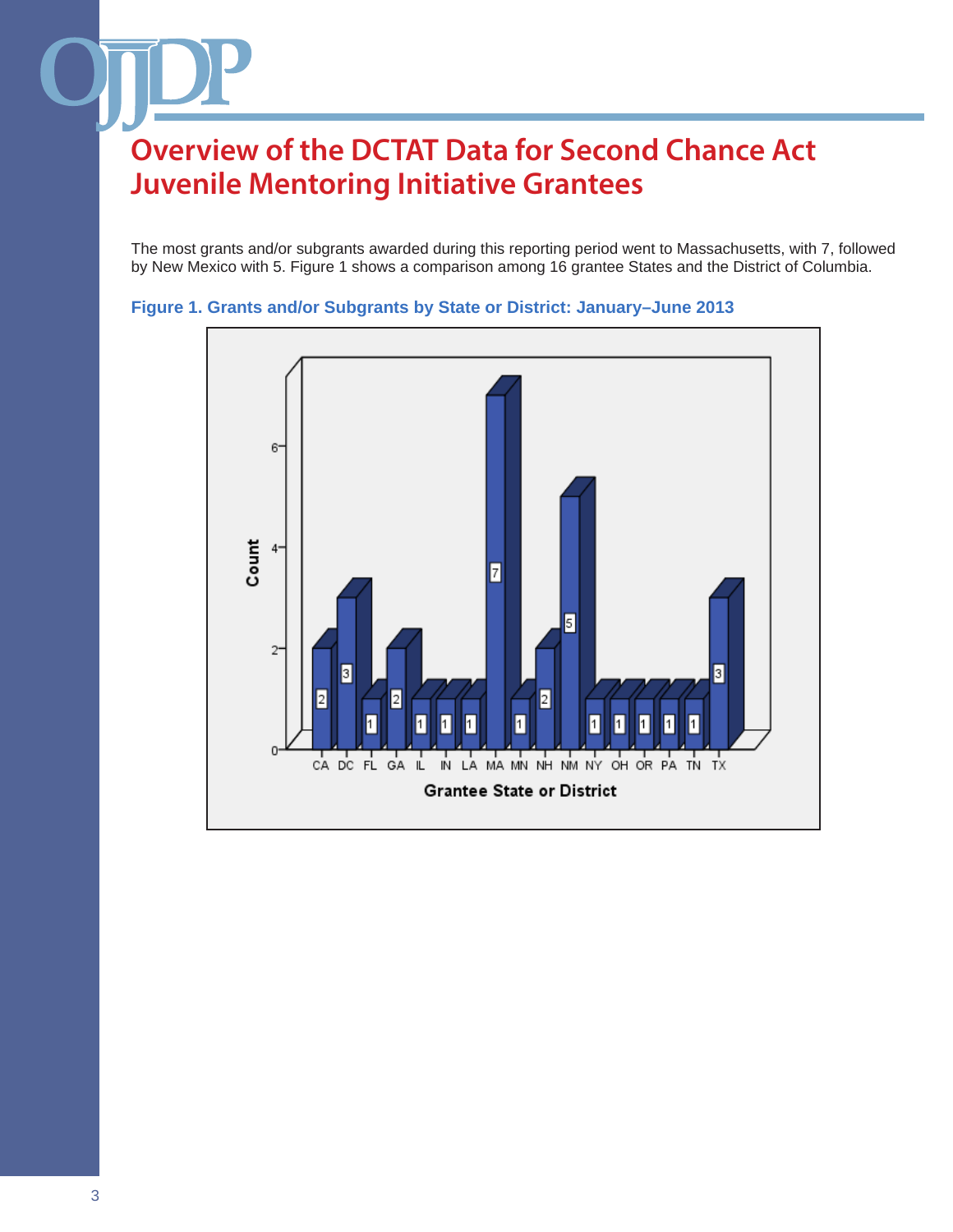Analysis of grantee and subgrantee implementing agencies for this period revealed that the largest numbers of programs were with nonprofit community-based organizations (88 percent). Other government agencies accounted for 6 percent of awards (Figure 2).



### **Figure 2. Implementing Agencies: January–June 2013**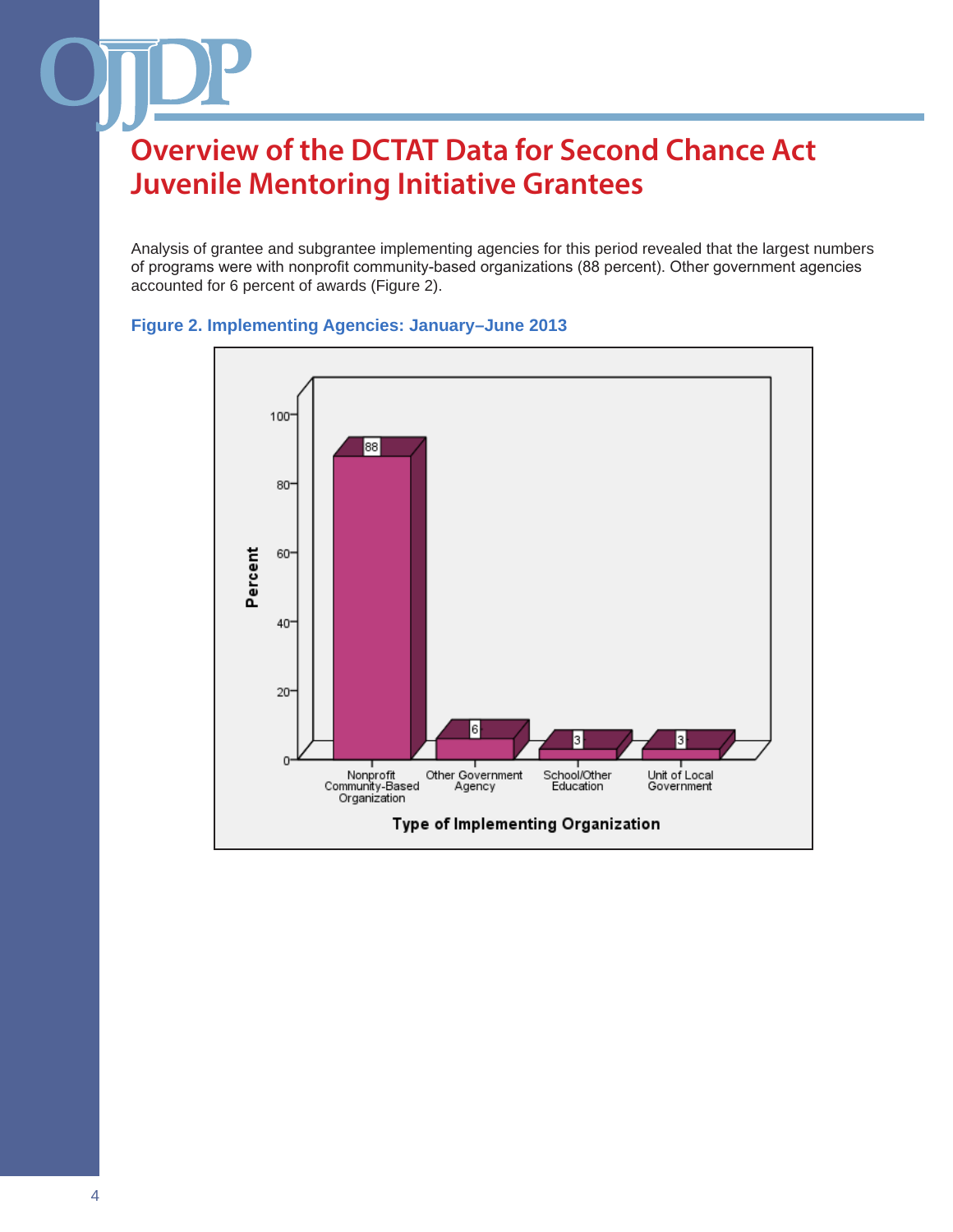Table 3 provides an aggregate of demographic data for the January–June 2013 reporting period. More specifically, the numbers in the table represent the population actually served by SCA Juvenile Mentoring grantees during the project period. Targeted services include any approaches specifically designed to meet the needs of the intended population (e.g., gender-specific, culturally based, and developmentally appropriate services).

### **Table 3. Target Population: January–June 2013**

|                        | <b>Population</b>                          | <b>Grantees Serving Group</b><br><b>During Project Period</b> |
|------------------------|--------------------------------------------|---------------------------------------------------------------|
| <b>RACE/ETHNICITY</b>  | American Indian/Alaskan Native             | $\overline{7}$                                                |
|                        | Asian                                      | 4                                                             |
|                        | <b>Black/African American</b>              | 24                                                            |
|                        | Hispanic or Latino (of Any Race)           | 24                                                            |
|                        | Native Hawaiian and Other Pacific Islander | 2                                                             |
|                        | Other Race                                 | 9                                                             |
|                        | White/Caucasian                            | 18                                                            |
|                        | Caucasian/Non-Latino                       | 6                                                             |
|                        | Youth Population Not Served Directly       | $\mathbf{1}$                                                  |
| <b>JUSTICE SYSTEM</b>  | At-Risk Population (No Prior Offense)      | 5                                                             |
| <b>STATUS</b>          | <b>First-time Offenders</b>                | 20                                                            |
|                        | <b>Repeat Offenders</b>                    | 25                                                            |
|                        | <b>Sex Offenders</b>                       | $\mathbf{3}$                                                  |
|                        | <b>Status Offenders</b>                    | 6                                                             |
|                        | <b>Violent Offenders</b>                   | 10                                                            |
|                        | Youth Population Not Served Directly       | 1                                                             |
| <b>GENDER</b>          | Male                                       | 28                                                            |
|                        | Female                                     | 22                                                            |
|                        | Youth Population Not Served Directly       | $\mathbf{1}$                                                  |
| <b>AGE</b>             | $0 - 10$                                   | $\overline{2}$                                                |
|                        | $11 - 18$                                  | 29                                                            |
|                        | Over 18                                    | 8                                                             |
|                        | Youth Population Not Served Directly       | $\mathbf{1}$                                                  |
| <b>GEOGRAPHIC AREA</b> | Rural                                      | 15                                                            |
|                        | Suburban                                   | 13                                                            |
|                        | Tribal                                     | 1                                                             |
|                        | Urban                                      | 22                                                            |
|                        | Youth Population Not Served Directly       | $\mathbf{1}$                                                  |
| <b>OTHER</b>           | <b>Mental Health</b>                       | 16                                                            |
|                        | Substance Abuse                            | 16                                                            |
|                        | Truant/Dropout                             | 16                                                            |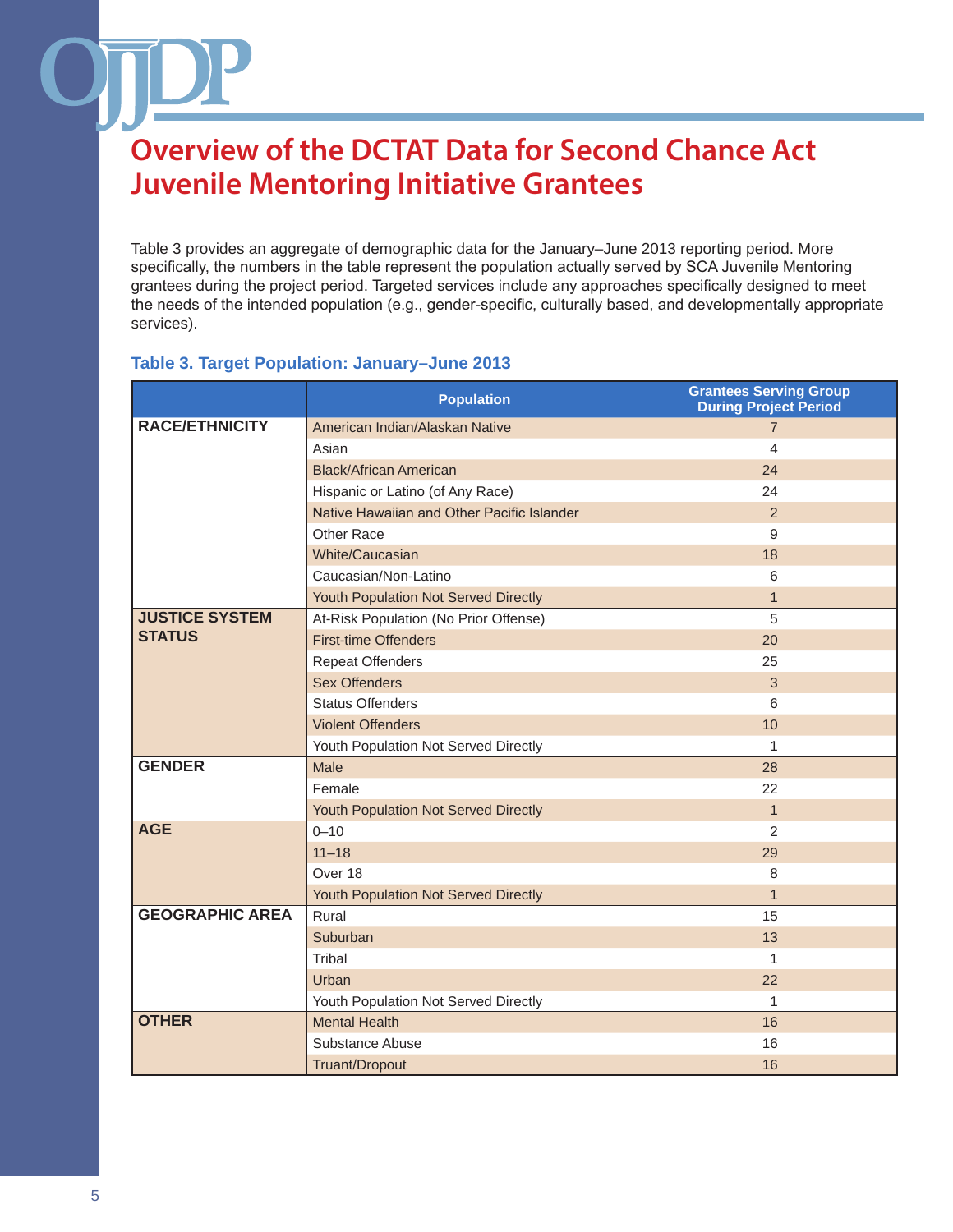### **2. Analysis of Core Measures**

During the January–June 2013 reporting period, 95 percent (\$9,708,533) of Federal funds were being spent by active SCA Juvenile Mentoring grantees and subgrantees who had implemented evidence-based programs and practices (Figure 3).

### **Figure 3. Grant Funds for Evidence-Based Programs and Practices**

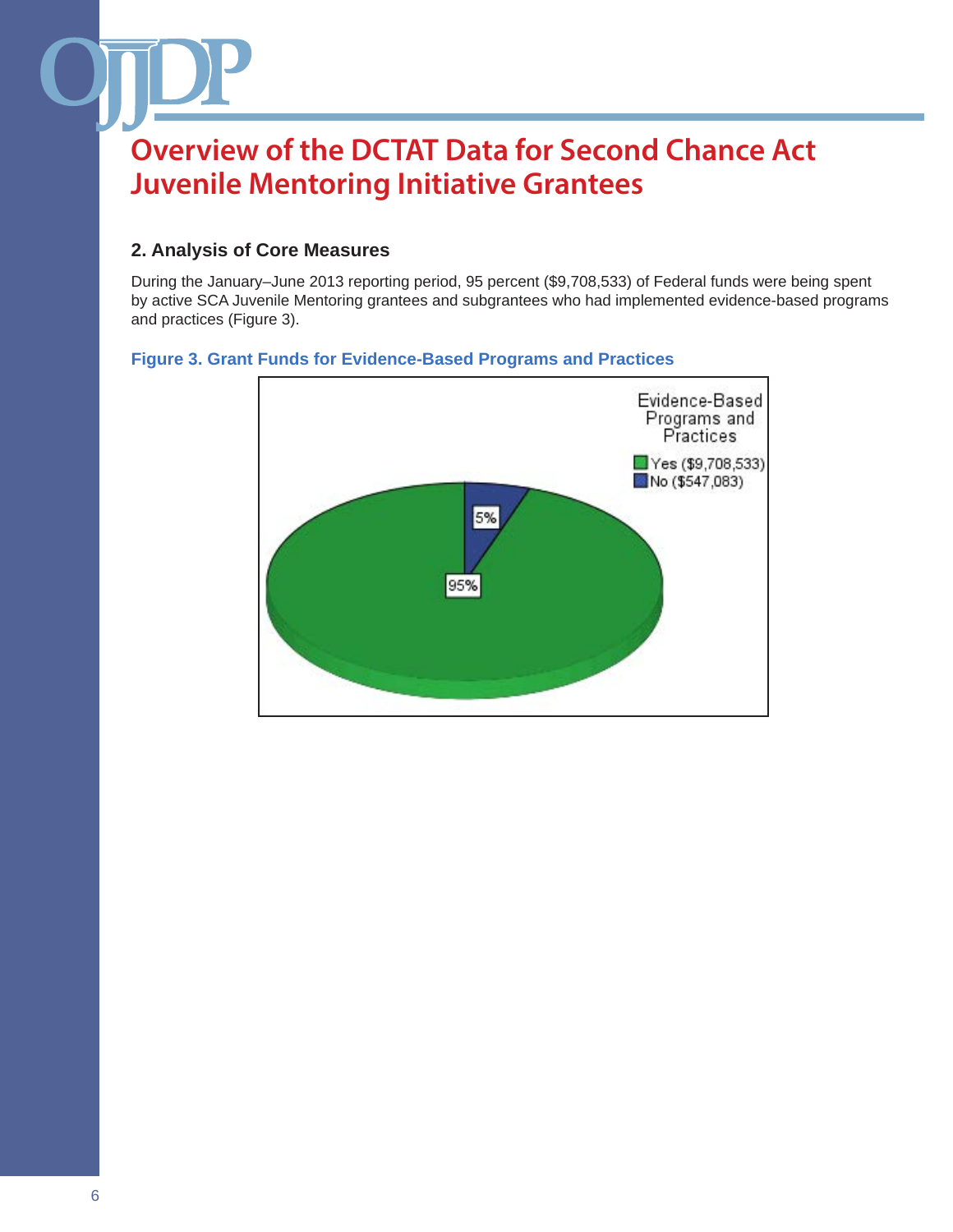Many SCA Juvenile Mentoring grantees and subgrantees are implementing evidence-based practices. During the January–June 2013 reporting period, 32 programs (97 percent) implemented such practices (Figure 4).



#### **Figure 4. Evidence-Based Practices and Programs by Reporting Period**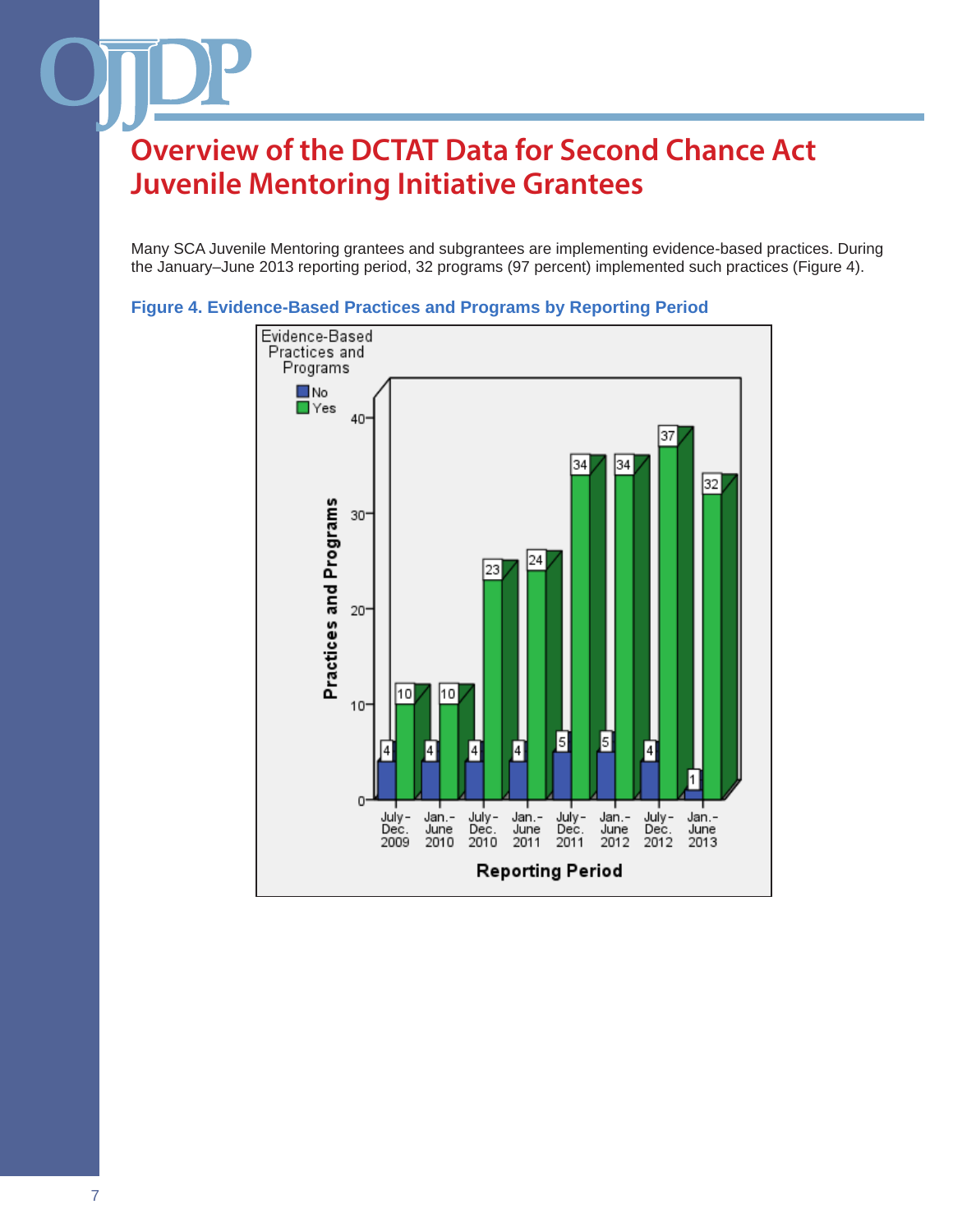The majority of SCA Juvenile Mentoring grantees and subgrantees reported providing a combination of preand post-release services (Figure 5).



### **Figure 5. Type of Program Services Provided: January–June 2013**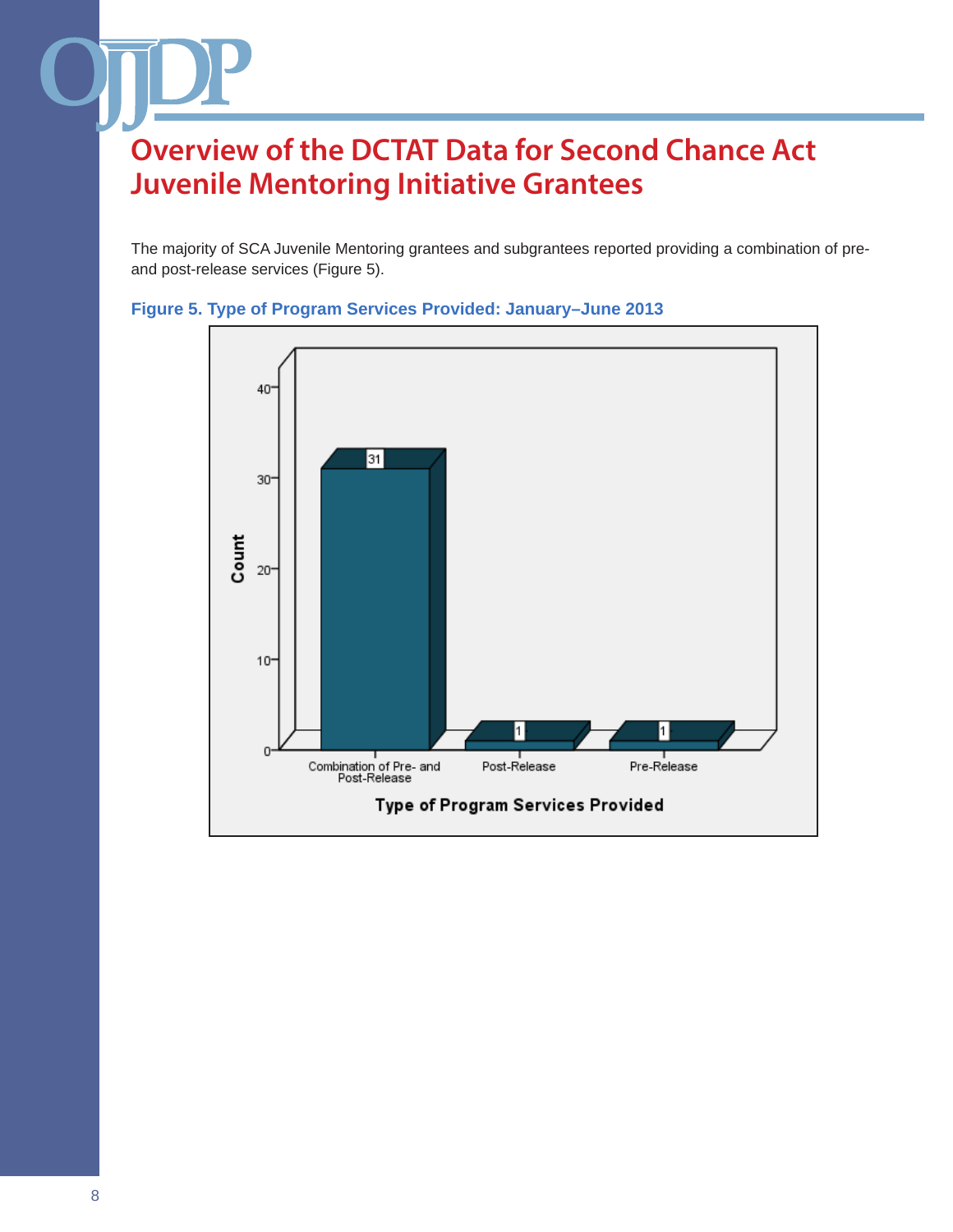The next section presents an aggregate of performance measures data (Table 4). Of the 1,151 youth served by SCA Juvenile Mentoring grantees, 1,125 youth (98 percent) were served using an evidence-based program or practice. In addition, 44 percent (168) of eligible youth exited programs after completing program requirements. Each grantee defines the requirements needed for a youth to complete each program. Sometimes a program cannot be completed in the 6 months represented by the reporting period. For example, in one program, youth have to complete 9 months of mentoring to be considered successful. If a youth exits such a program for any reason before 9 months of mentoring is complete, he or she is considered unsuccessful. The lack of a shorterterm definition for program completion therefore decreases the overall program completion rate.

Performance measures about the program mentors were also collected. During the reporting period, 376 new program mentors were recruited. Of the 332 mentors who began training, 231 (70 percent) successfully completed it. Moreover, 73 percent of mentors reported that they learned more about their program. Of the 684 mentors in the program during the reporting period, 524 (77 percent) remained active.

Collaboration with active partners also helps mentoring programs succeed, and 100 percent of mentoring programs reported having such partners during the reporting period.

| <b>Performance Measure</b>                                             | <b>Youth or Mentors</b> |                                               |                |
|------------------------------------------------------------------------|-------------------------|-----------------------------------------------|----------------|
| Program youth served                                                   | 1,151                   |                                               |                |
| Program youth served using<br>an evidence-based program or<br>practice | 1,125                   |                                               |                |
| Program mentors recruited                                              | 376                     |                                               |                |
|                                                                        |                         | <b>Completed</b>                              | <b>Percent</b> |
| Program youth completing<br>program requirements                       | 381                     | 168                                           | 44             |
| <b>Mentors successfully</b><br>completing training                     | 332                     | 231                                           | 70             |
| Trained mentors with<br>increased knowledge of<br>program area         | 466                     | 341                                           | 73             |
|                                                                        |                         | <b>Active</b>                                 | <b>Percent</b> |
| Mentor retention rate                                                  | 684 mentors             | 524 active mentors                            | 77             |
| Mentoring programs with<br>active partners                             | 83 mentoring programs   | 83 mentoring programs<br>with active partners | 100            |

### **Table 4. Performance Measures: January–June 2013**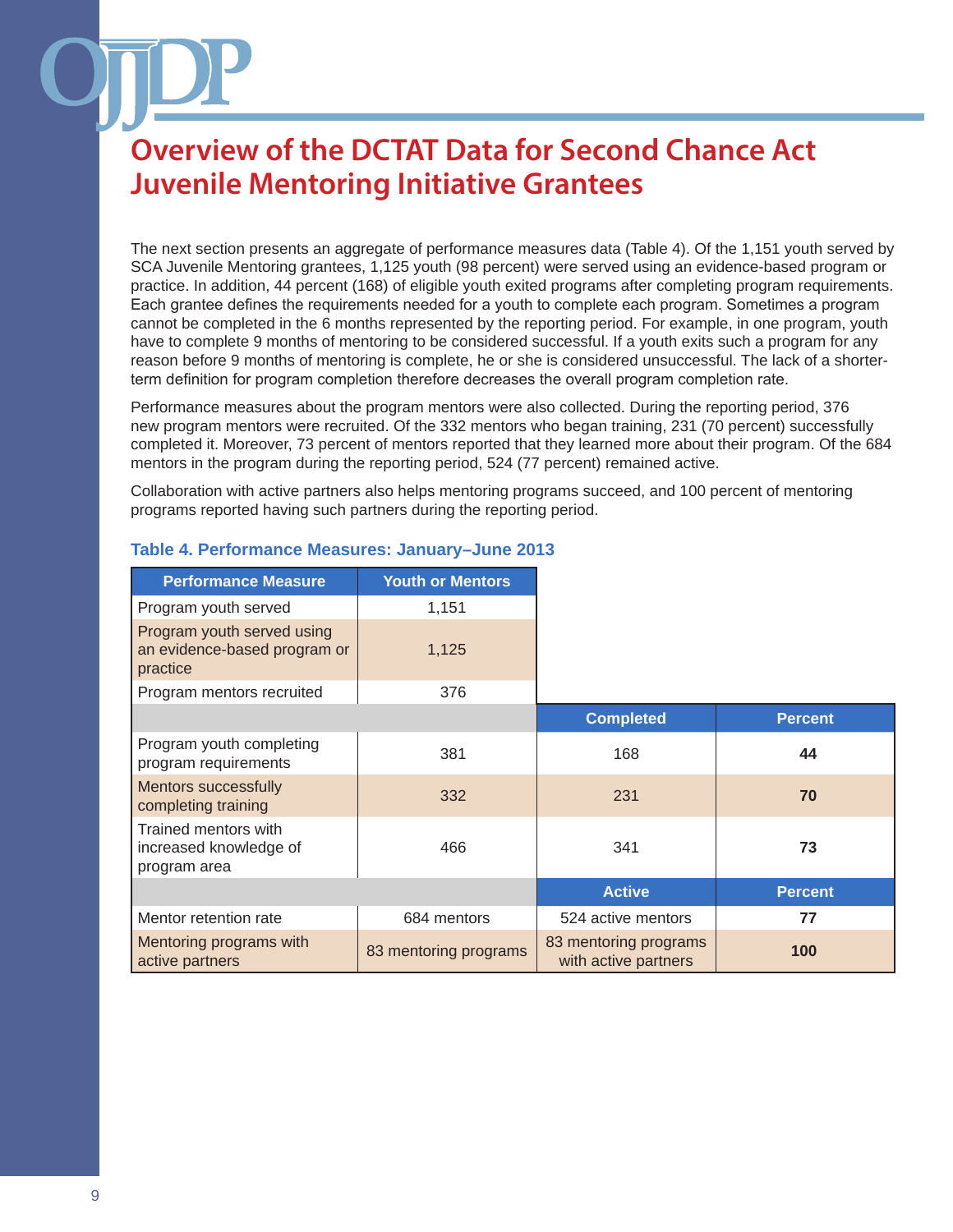The success of the SCA Juvenile Mentoring Initiative is largely dependent on the reoffending rates of the program youth. Technical violations and actual new adjudications are measured separately to give a better understanding of the population being served by the grant. As shown in Table 5, 997 youth were tracked for technical violations. Of those, 60 were committed to a juvenile residential facility, 1 was sentenced to adult prison, and 40 received some other sentence as a result of a technical violation during the reporting period.

Long-term measurement of technical violations revealed that 168 youth who exited the program 6 to 12 months ago were tracked for technical violations during the reporting period. Of those, 13 were committed to a juvenile residential facility, 2 were sentenced to adult prison, and 3 received some other sentence as the result of a technical violation.

### **Table 5. Technical Violation Measures: January–June 2013**

| <b>Performance Measure</b>                                                                                                                        | Youth          | <b>Percent</b> |
|---------------------------------------------------------------------------------------------------------------------------------------------------|----------------|----------------|
| Program youth tracked for technical violations (short-<br>term outcome)                                                                           | 997            |                |
| Program youth committed to a juvenile residential<br>facility as a result of a technical violation                                                | 60             | 6              |
| Youth sentenced to adult prison as a result of a<br>technical violation                                                                           | 1              | $<$ 1          |
| Youth who received some other sentence as a result<br>of a technical violation                                                                    | 40             | 4              |
| <b>Total</b>                                                                                                                                      | 101/997        | 10             |
| <b>Performance Measure</b>                                                                                                                        | <b>Youth</b>   | <b>Percent</b> |
| Program youth who exited program 6-12 months ago<br>and were tracked for technical violations (long-term<br>outcome)                              | 168            |                |
| Program youth who exited program 6-12 months ago<br>and were committed to a juvenile residential facility<br>as a result of a technical violation | 13             | 8              |
| Youth who exited program 6-12 months ago and<br>were sentenced to adult prison as a result of a<br>technical violation                            | $\overline{2}$ |                |
| Youth who exited program 6-12 months ago and<br>received some other sentence as a result of a<br>technical violation                              | 3              | 2              |
| <b>Total</b>                                                                                                                                      | 18/168         | 11             |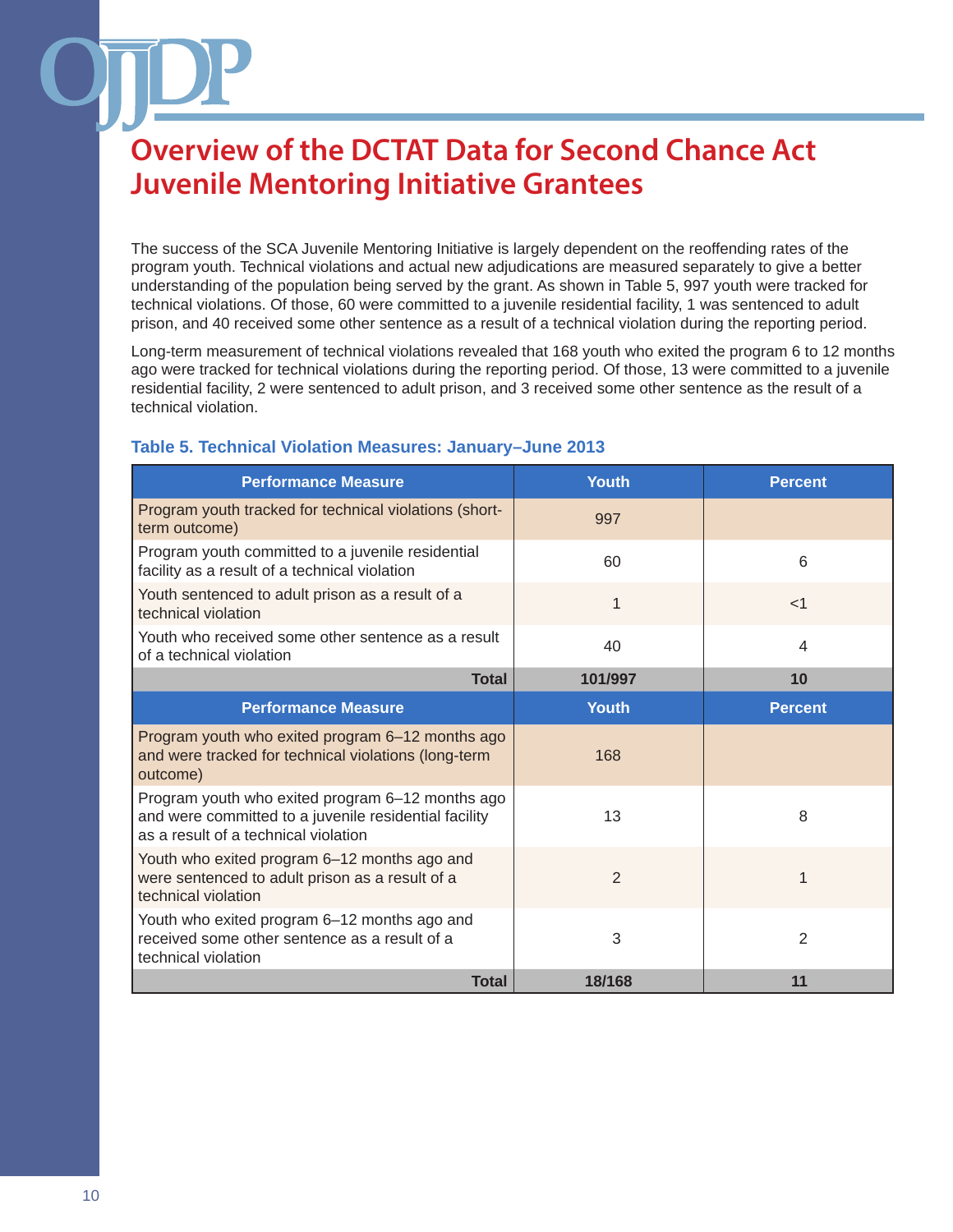As shown in Table 6, of the 1,025 program youth who were tracked for adjudications during the reporting period, 66 (6 percent) were committed to a juvenile residential facility as the result of a new adjudication. Moreover, 6 were sentenced to adult prison, and 38 were given some other sentence during the reporting period.

Long-term recidivism showed that 137 youth had exited the program 6 to 12 months ago and were tracked for new adjudications during the reporting period. Of those, 9 (7 percent) were recommitted to a juvenile residential facility, 4 were sentenced to adult prison, and 2 were given some other sentence as the result of a new adjudication.

#### **Table 6. Recidivism Measures: January–June 2013**

| <b>Performance Measure</b>                                                                                                                           | Youth          | <b>Percent</b> |
|------------------------------------------------------------------------------------------------------------------------------------------------------|----------------|----------------|
| Program youth tracked for adjudications (short-term<br>outcome)                                                                                      | 1,025          |                |
| Program youth committed to a juvenile residential<br>facility as a result of a new adjudication                                                      | 66             | 6              |
| Youth sentenced to adult prison as a result of a new<br>adjudication                                                                                 | 6              | $\mathbf{1}$   |
| Youth given some other sentence as a result of a<br>new adjudication                                                                                 | 38             | 4              |
| <b>Total</b>                                                                                                                                         | 110/1,025      | 11             |
| <b>Performance Measure</b>                                                                                                                           | <b>Youth</b>   | <b>Percent</b> |
| Program youth who exited program 6-12 months ago<br>and were tracked for new adjudications (long-term<br>outcome)                                    | 137            |                |
| Program youth who exited the program 6-12 months<br>ago and were recommitted to a juvenile residential<br>facility as a result of a new adjudication | 9              | $\overline{7}$ |
| Youth who exited program 6-12 months ago and<br>were sentenced to adult prison as a result of a new<br>adjudication                                  | $\overline{4}$ | 3              |
| Youth who exited program 6-12 months ago and<br>were given some other sentence as a result of a new<br>adjudication                                  | $\overline{2}$ |                |
| <b>Total</b>                                                                                                                                         | 15/137         | 11             |